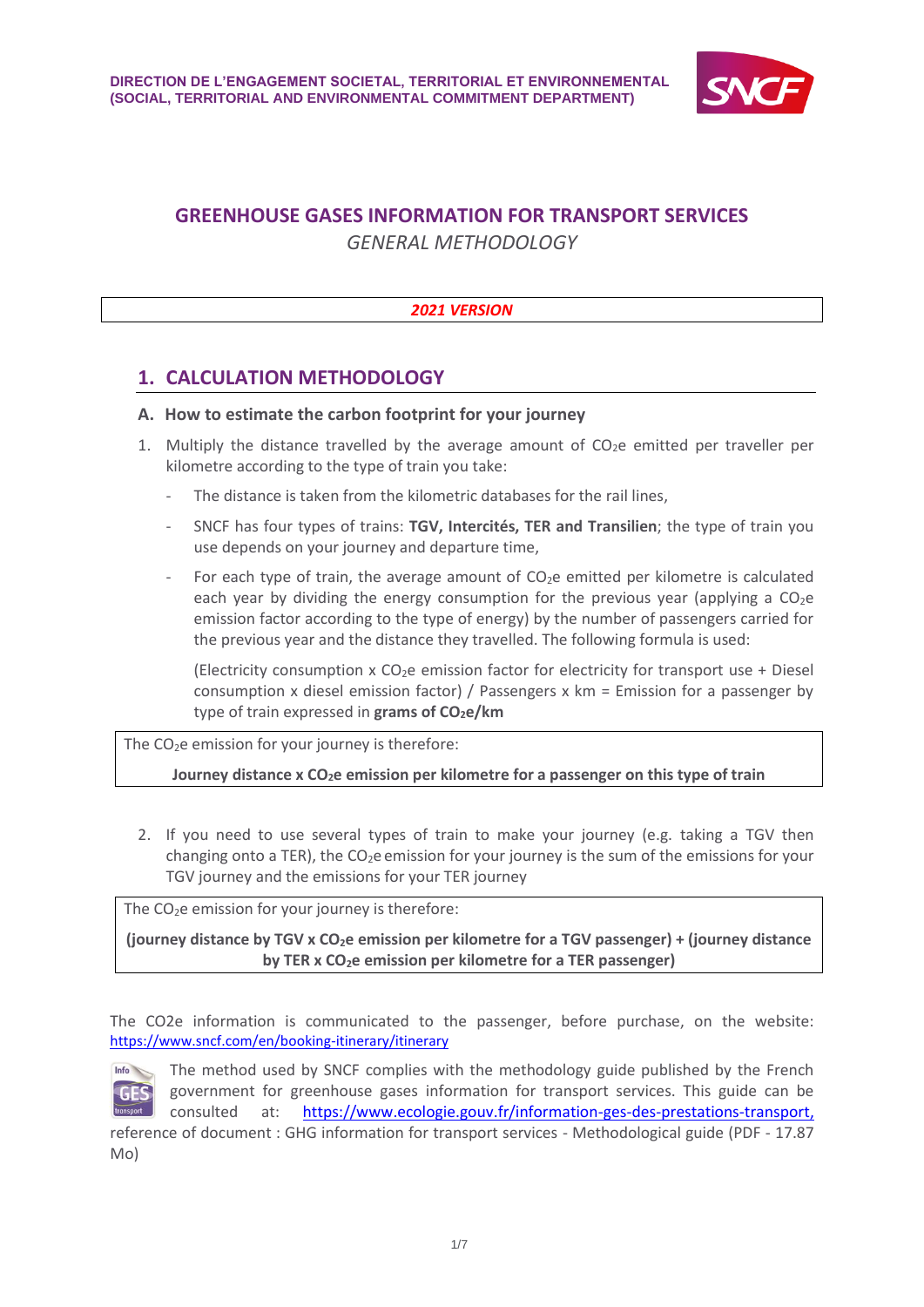### **B. additional information**

In accordance with article 13 of French decree No 2011-1336, SNCF provides the following additional information on the method of calculation and energy sources:

- SNCF is engaged in the activity of **passenger rail transport**,
- **The values used** for energy consumption and the number of passengers carried are of **level 3.** This means they are average values calculated by type of transport (in our case the types of train - TGV, Intercités, TER and Transilien),
- The consumption used is the **total energy consumption** for the previous year**, including line losses and all empty journeys**,
- We use the following energy sources:
	- o **Electricity for transport use** with an emission factor of 38.6 gCO2/kWh
	- o **Non-road diesel** with an emission factor of 3.17 kgCO<sub>2</sub>/Litre

These emission factors are laid down by the order of 26 April 2017 implementing Decree No 2017- 639 of 26 April 2017 concerning greenhouse gases information for transport services. They are updated on "Carbon database – Base carbone" in <http://www.bilans-ges.ademe.fr/> by French Energy Agency "ADEME" (English version of website is available).

## **2. EMISSIONS FOR A PASSENGER TRAVELLING ONE KILOMETRE**

### **A. Focus on sanitary crisis in 2020**

The 2020 year was marked by an unprecedented sanitary crisis which had a significant impact on the SNCF Group business. 2020 data is therefore not representative of the activity in normal times. For information, the global indicator for activity "Voyageurs" (traveller) per passenger-km rose from 6.1 g CO2e/pass.km to 8.2 g CO2e/pass.km (+34%vs. 2019). Due to the extent of the health crisis, the drop in passenger numbers was greater than the drop in supply.

So, in this note, we continue to use values relative to the year 2019. You will find some updated values compared to the previous note (2020 version), these are mentioned in purple and based on 2019 values for SNCF data.

### **B. Emissions for SNCF passengers in 2021:**

| <b>Type of train</b>                                                                            | <b>Emissions for a passenger</b><br>travelling 1 km |  |  |  |
|-------------------------------------------------------------------------------------------------|-----------------------------------------------------|--|--|--|
| <b>Intercités</b>                                                                               | $5.29$ gCO <sub>2</sub> e                           |  |  |  |
| <b>Trains Grande Vitesse (High-Speed Train)</b>                                                 | $1.73$ gCO <sub>2</sub> e                           |  |  |  |
| Whose TGV INOUI value                                                                           | $1.9$ gCO <sub>2</sub> e                            |  |  |  |
| Whose OUIGO value                                                                               | $0.73$ gCO <sub>2</sub> e                           |  |  |  |
| <b>Transilien</b>                                                                               | 4.75 gCO <sub>2</sub> e                             |  |  |  |
| <b>Train/RER</b><br>(average<br>value for<br><b>IDF</b><br>4.1 gCO <sub>2</sub> e<br>Mobilité)* |                                                     |  |  |  |
| <b>TER</b>                                                                                      | 24.81 gCO <sub>2</sub> e                            |  |  |  |

*Source : based on energy consumption (Source : Réseau de transport d'électricités (Rte), 2019) and 2019 passenger figures*

*\* Weighted average of Ile de France Mobilité Trains managed by Transilien & RATP : values to use for all operators on Ile de France Territory*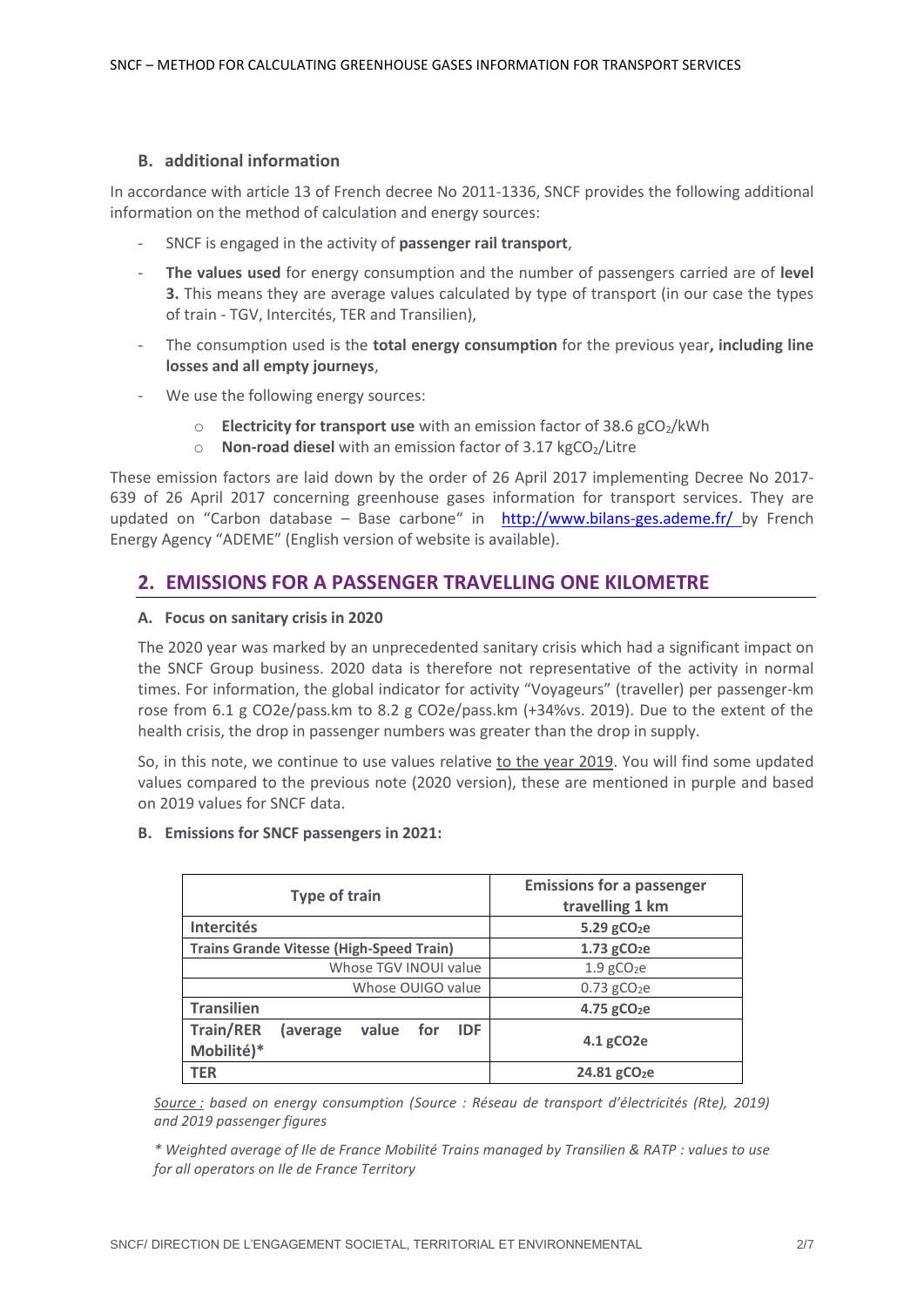| <b>Type of train</b>              | <b>Emissions for a passenger</b><br>travelling 1 km |  |  |  |  |
|-----------------------------------|-----------------------------------------------------|--|--|--|--|
| Thalys                            | $6.68$ gCO <sub>2</sub> e                           |  |  |  |  |
| Eurostar                          | $6.64$ gCO <sub>2</sub> e                           |  |  |  |  |
| <b>LYRIA</b>                      | $2.05$ gCO <sub>2</sub> e                           |  |  |  |  |
| RENFE & SNCF in cooperation       | $5.4$ gCO <sub>2</sub> e                            |  |  |  |  |
| <b>DB&amp;SNCF</b> in cooperation | 4.5 gCO2e                                           |  |  |  |  |
| TGV InOui Italia                  | 8.5 gCO2e                                           |  |  |  |  |

### **C. Emissions for passengers on SNCF's international trains in 2021 :**

*Sources:* 

*Actual passenger numbers and electricity consumption 2019 for each carrier;*

*Emission factor for transport electricity "France" (38,6 g*CO2e*/kWh) for kilometres travelled in France Emission factor for transport electricity are provided on* <http://www.bilans-ges.ademe.fr/> by French Energy Agency "ADEME" *or emission factors for railway electricity for the countries concerned when provided by traction electricity suppliers, for kilometres travelled in other countries or energy agencies [\("GOV.UK"](file:///C:/Users/8813038P/Documents/1_Données%20extra-financières/2019_Campagne/7_Documents/0.435%20kg%20de%20CO2e/kWh,) for United Kingdom) or on the basis of emission factors from International Energy Agency (IEA). For further details visit[: www.thalys.com](http://www.thalys.com/) and [www.eurostar.com.](http://www.eurostar.com/)* 

- **D. Emissions for SNCF passengers on a road mode :**
- 1. Coaches

Emissions for a passenger travelling 1 km are **displayed in each vehicle.** These figures are calculated by the coach company on the basis of actual consumption and passenger numbers. **If actual data are not available,** applying the methodology guide, these emissions are:

|                                      | <b>Emissions for a passenger</b><br>travelling 1 km |
|--------------------------------------|-----------------------------------------------------|
| Coaches in France $-$<br>Mixed value | 29.5 gCO2e                                          |

*Source : Ademe carbon database Emission factor « Bus - Diesel»*

|                    | <b>Emissions for a passenger</b><br>travelling 1 km |
|--------------------|-----------------------------------------------------|
| Interurban coaches | 146 $gCO2e$                                         |

*Source: ADEME Carbon database update of emissions factor for "City bus - average - Urban area, < 100 000 inhabitants" which is also reference for interurban coaches on Ministère du Développement durable et de l'énergie [Ministry of Sustainable Development and Energy] "CO2e information for transport services – Methodology Guide" 2018*

2. Taxis, chauffeur-driven car, transport on demand

Emissions per kilometre for a trip are **displayed in the vehicles**

These are calculated by the owner or company using: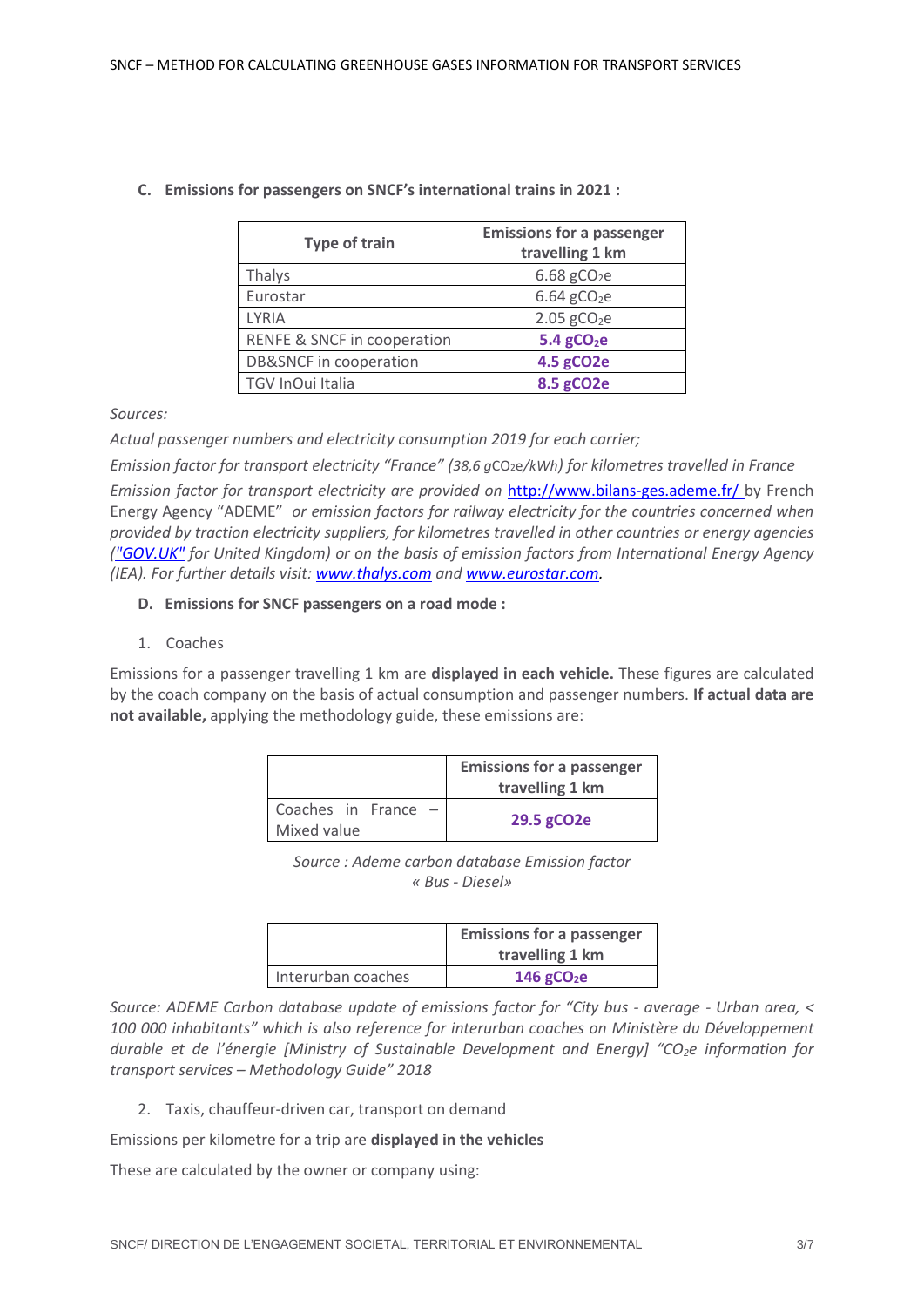- The consumption for the vehicle (make, model, year), the fuel used and the type of journey (urban, non-urban or mixed). Consumption figures for vehicles are available in the guides "**Conventional fuel consumption and CO2e emissions** "produced by the ADEME each year and available on their website.
- The emission factors for the various types of road fuel including actual conditions of use of the vehicle and empty journeys, provided in the "CO<sub>2</sub>e information for transport services – Methodology Guide" - Ministère du Développement durable et de l'énergie, 2018.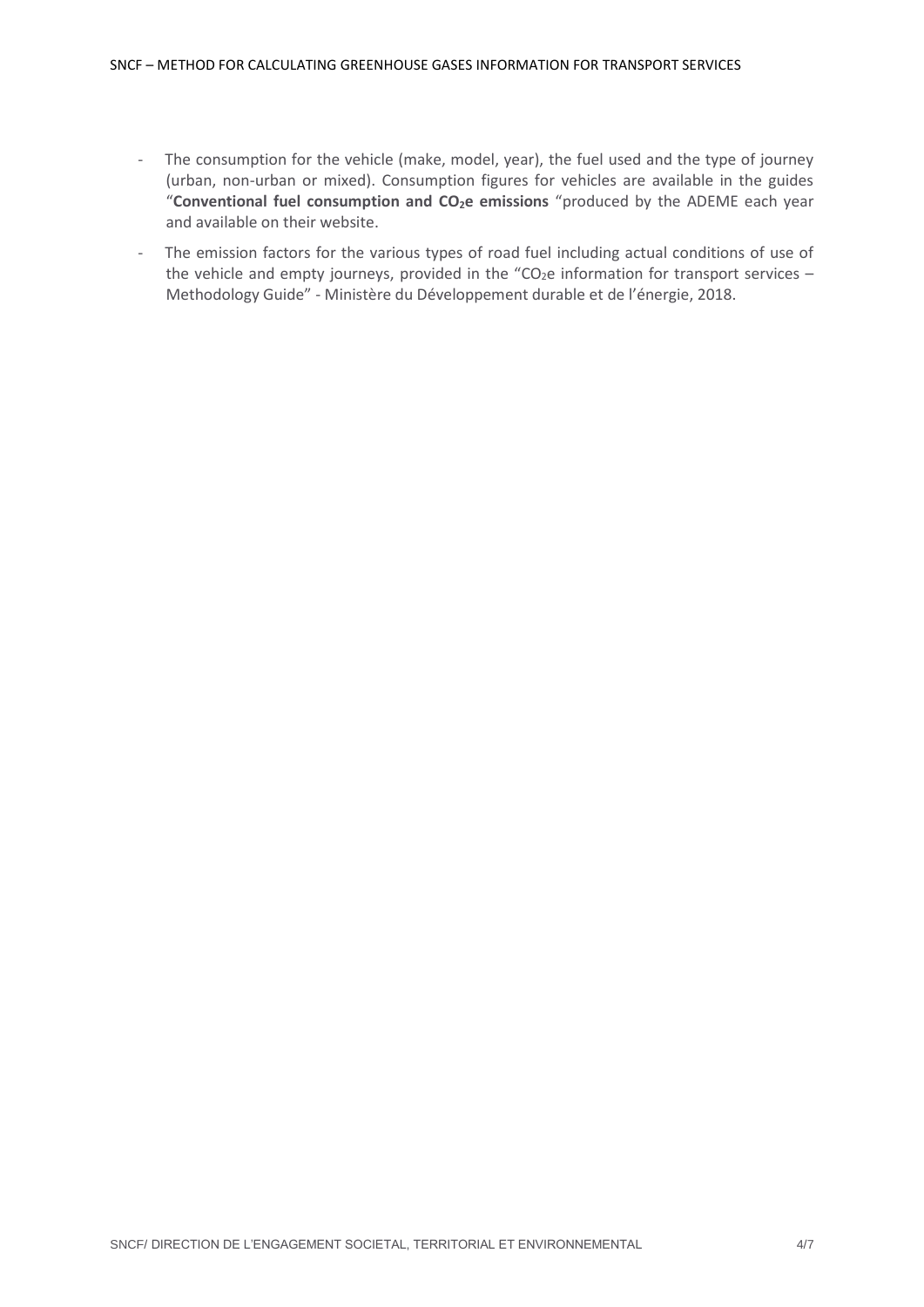## **E. Emissions for « Ile-De-France Mobilité », RATP & SNCF Transilien passengers in 2020:**

In accordance with L1431-1 article of French transportation Code, Ile-De France (IDF) Mobilités, SNCF Transilien & RATP make available at passenger disposal, Information about GreenHouse Gas (GHG) emissions produced during their travel.

Transilien provides passengers in the Île-de-France region with CO2e information on their journeys, using any of the available transport means: Transilien, RER, Métro, Tram, Bus. This information is determinate by indicators yearly updated and in accordance to current regulatory (decree n° 2017-639). The figures used in our calculator for calculating CO<sub>2</sub> emissions for other transport modes are taken from RATP. For its, part, SNCF provides Transilien figure to RATP. With these data, average values for IDF Mobilité are calculated.

You can find these figures on these websites: [https://www.vianavigo.com](https://www.vianavigo.com/) <https://www.ratp.fr/itineraires> <https://www.transilien.com/fr/itineraire>

These figures are given here for information:

| Other urban modes in Île-de-France | Emissions for a passenger travelling 1 km |  |  |  |
|------------------------------------|-------------------------------------------|--|--|--|
| Métro                              | $2.5$ gCO <sub>2</sub> e                  |  |  |  |
| <b>Tramway</b>                     | $2.2$ gCO <sub>2</sub> e                  |  |  |  |
| <b>Train/RER</b>                   | $4.1$ gCO <sub>2</sub> e                  |  |  |  |
| <b>Whose Transilien Value</b>      | 4.7 $gCO2e$                               |  |  |  |
| Whose RER RATP Value               | $2.6$ gCO <sub>2</sub> e                  |  |  |  |
| <b>Bus (with "Noctilien")</b>      | $104$ gCO <sub>2</sub> e                  |  |  |  |
| Whose RATP                         | 98 $gCO2e$                                |  |  |  |
| Whose other operators              | $110$ gCO <sub>2</sub> e                  |  |  |  |

### **F. Emissions for other transport modes**

#### 1. Cars

*Sources: Average car emission in France & associated car occupation rate (short distance, long distance, average) : ADEME – Carbon Database*

|                | <b>Average emissions</b><br>for a car in France for<br>1 km per vehicle | Average<br>number of<br>passengers<br>per car | <b>Emissions for a</b><br>passenger<br>travelling 1 km | Used by:   |
|----------------|-------------------------------------------------------------------------|-----------------------------------------------|--------------------------------------------------------|------------|
| Average        | $0.178$ gCO <sub>2</sub> e                                              | 1.4                                           | 111 gCO2e                                              | Transilien |
| Short distance | $0.185$ gCO <sub>2</sub> e                                              | 1.6                                           | 134 gCO2e                                              | <b>TER</b> |
| Long distance  | $0.163$ gCO <sub>2</sub> e                                              | 2.2                                           | <b>75 gCO2e</b>                                        | IC and TGV |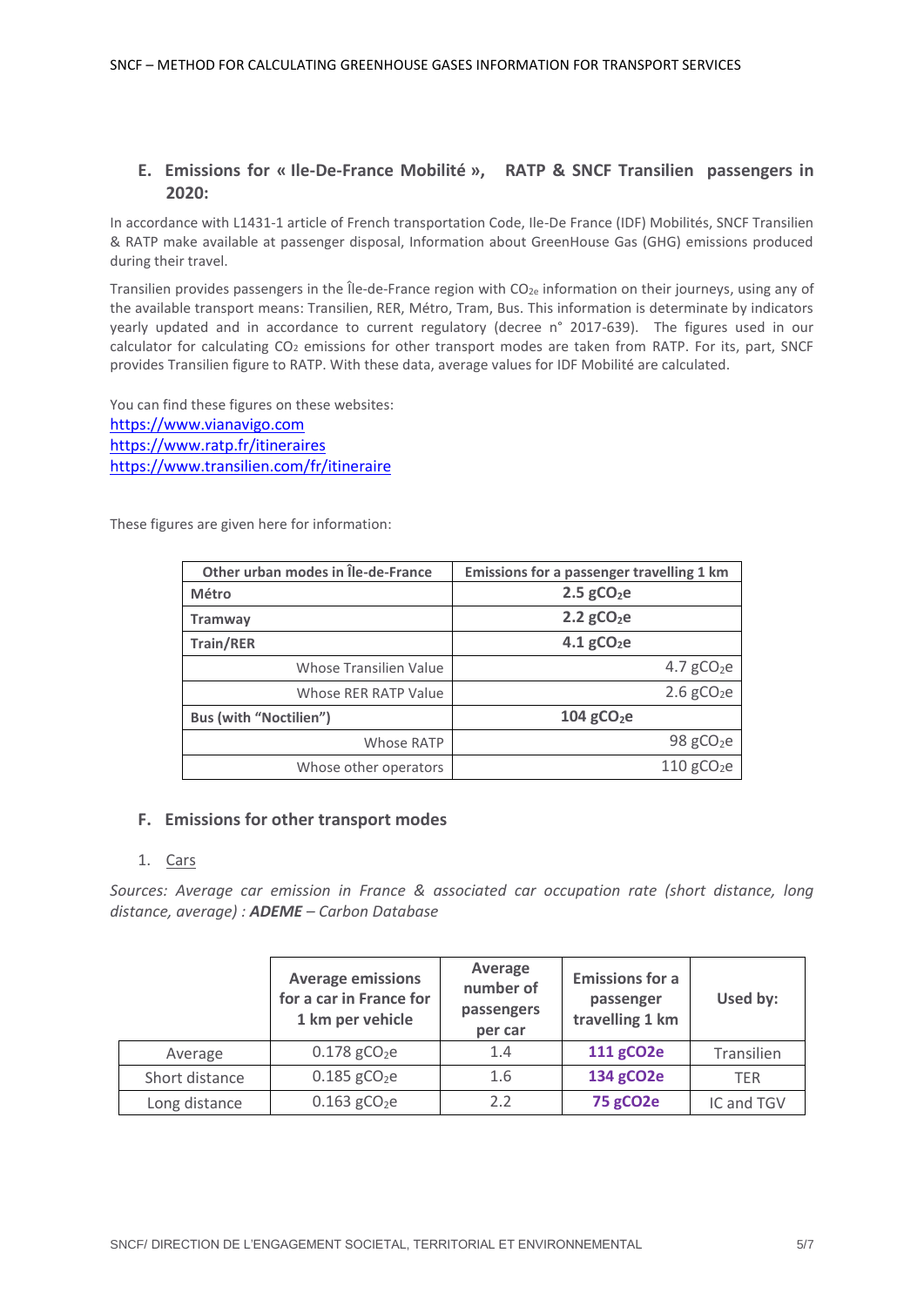### 2. Inter-urban coaches

|                     | <b>Emissions for a passenger</b><br>travelling 1 km |
|---------------------|-----------------------------------------------------|
| Inter-urban coaches | 146 $gCO2e$                                         |

*Source: Ademe Carbon database update of emissions factor for "City bus - average - Urban area, < 100 000 inhabitants" which is also reference for interurban coaches on Ministère du Développement durable et de l'énergie [Ministry of Sustainable Development and Energy] "CO2e information for transport services – Methodology Guide" 2018*

## 3. Domestic flights

The methodology guide recommends using the DGAC website [\(http://eco-calculateur.aviation](http://eco-calculateur.aviation-civile.gouv.fr/)[civile.gouv.fr/\)](http://eco-calculateur.aviation-civile.gouv.fr/) to identify the emissions for a passenger on a specific travel flight.

For example: the emissions for a passenger travelling 1 km on a 101-220-seats plane on an internal flight of less than 1000 km are:

|                    | Emissions for a passenger travelling 1 km |  |  |  |  |
|--------------------|-------------------------------------------|--|--|--|--|
| Short-haul average | $141$ gCO <sub>2</sub> e                  |  |  |  |  |
| $<$ 500 $km$       | $167$ gCO <sub>2</sub> e                  |  |  |  |  |
| 500-1000km         | $126$ gCO <sub>2</sub> e                  |  |  |  |  |

*Source: ADEME (Carbone Database), Passengers aircraft - short-haul flight, <500kms, 500-1000kms, 101-220 places, 2018 - Without contrails.*